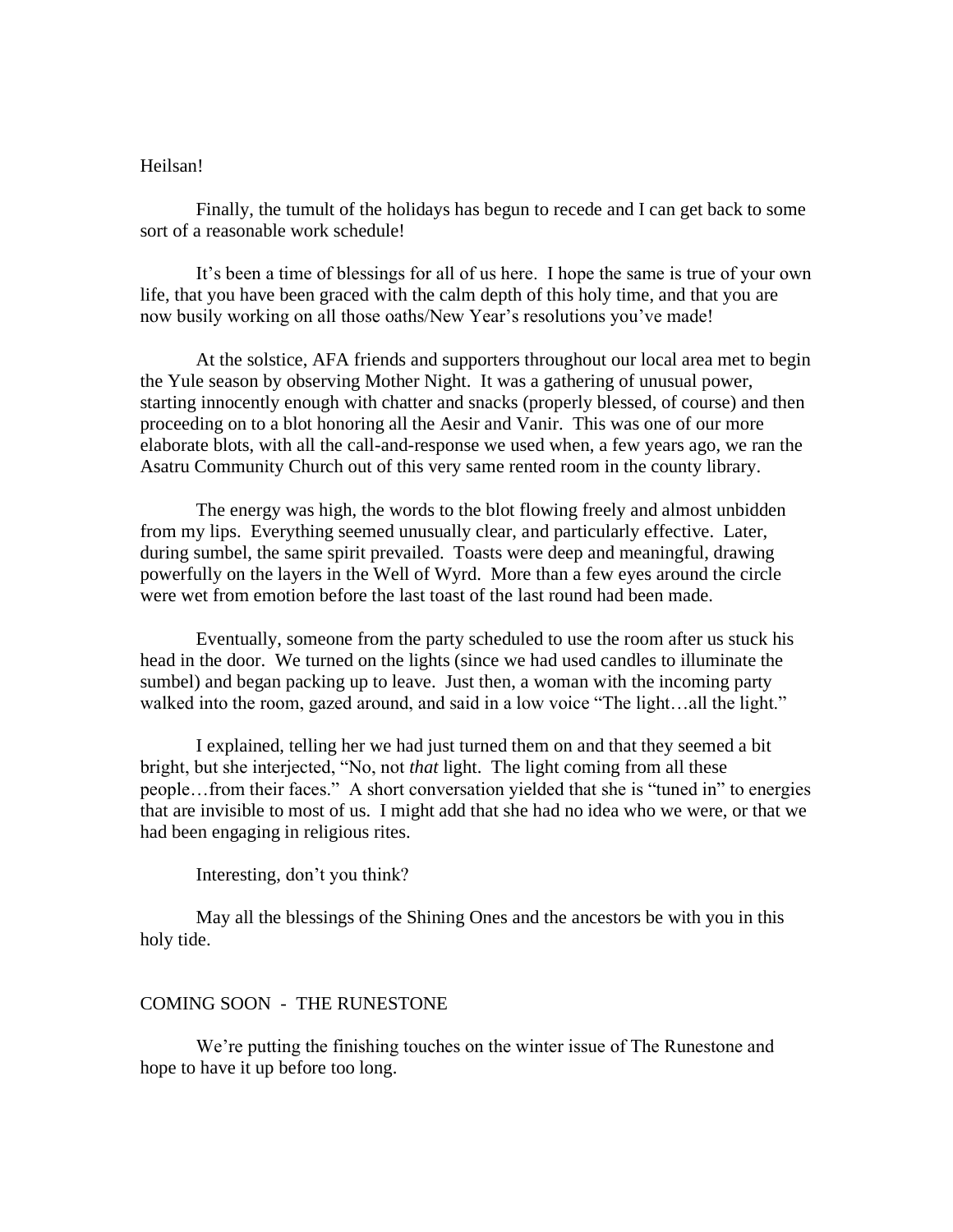The lead article deals with the conversion of our tribes to Christianity - not by recounting the usual list of atrocities, but by analyzing the tactics employed in the Christianization of the Germanic peoples…and the corresponding Germanization of Christianity.

Other articles have a wintery flavor to them, particularly the recipes and seasonal observances. We'll also feature some detailed reports of Asatru activity around the world, a fist full of music reviews, a look at some books you really ought to consider reading, and much more. It will be a few days before all this is on line, but I think you'll find it well worth the wait.

## NORTHERN CALIFORNIA ACTIVITY

AFA-sponsored activity here in northern California continues to grow. Last week some of our people in Sacramento met for the first time to organize a study group and to lay the groundwork for a possible kindred. In Nevada City, the AFA had a terrific Yule (as described at the top of this page). We keep meeting people of quality who are interested in Asatru - and some of them will be coming to our next more or less open event, on February 16.

Let us know if you are in the area and would like to see what we get up to.

## ASATRU BEHIND BARS

The AFA has never done "prison outreach" as such, but on the other hand we do not ignore men behind the bars who seek to follow the way of the Gods and Ancestors. Twice annually for the last two or three years, I have gone to the prison at Vacaville and done blot with the men there. Their consistent following of the Holy Ones, and their refusal to be distracted by negativism, are encouraging and commendable.

I made my most recent visit shortly before Yule. Perhaps the most significant thing that happened was that the new Community Resources Manager wanted to observe the blot. This was unusual, but I talked to the men and they were up for it. She stayed with us for the duration of the meeting, and was very favorably impressed with our seriousness and the way the men conducted themselves. She admitted that she had thought we were a bunch of white supremacists, and was pleasantly surprised to find that her preconceptions were wrong. The result? One more staff person who recognizes the legitimacy of Asatru, one more person to refute the tall tales spread by some individuals and organizations.

The resourcefulness of some of these prisoners is amazing. I saw Thor's hammers made from Popsicle sticks - but they were works of art, the wood laminated and carefully shaped, and stained by patiently rubbing a mixture of wax and coffee into